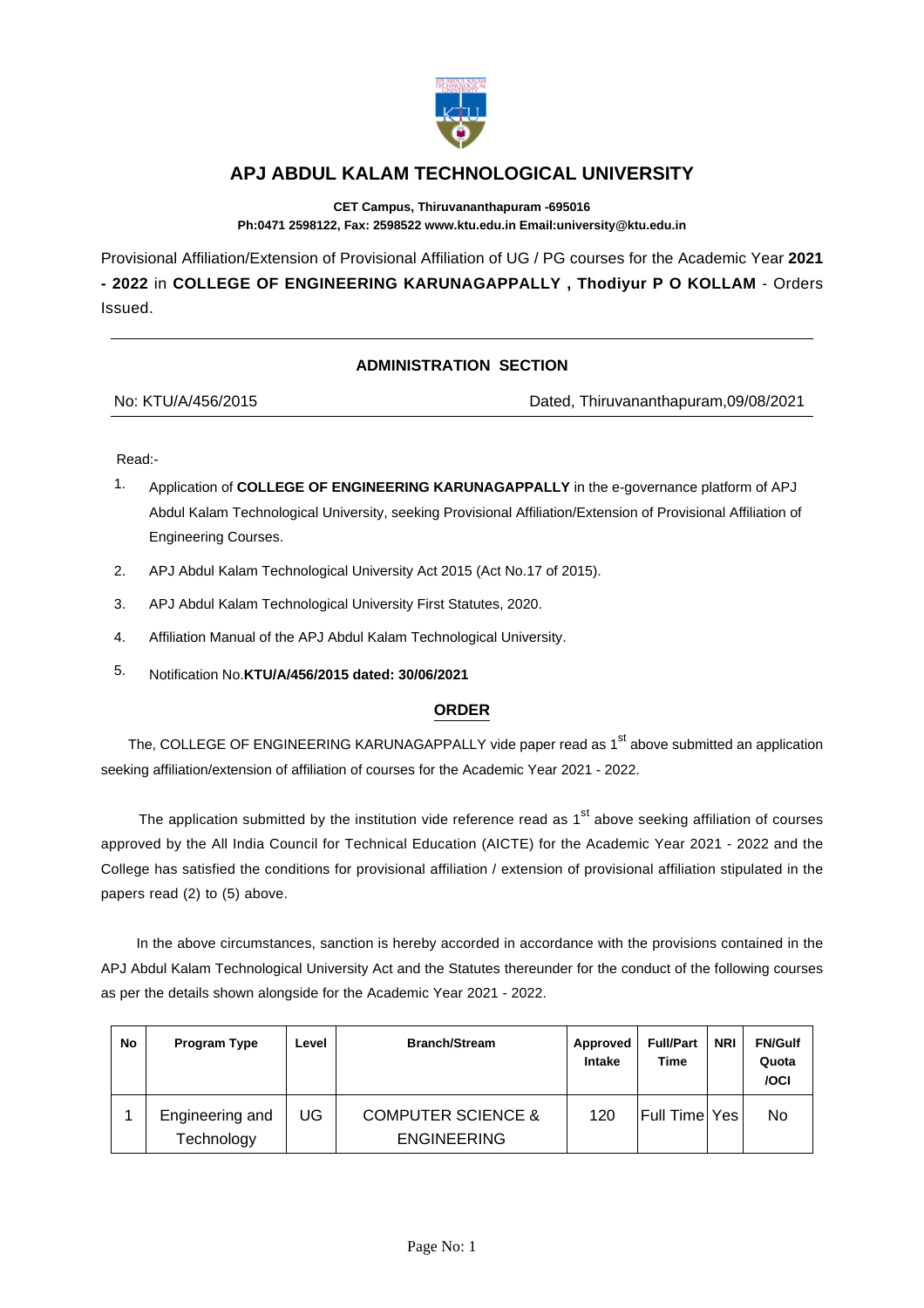| $\overline{2}$ | Engineering and<br>Technology | UG        | <b>ELECTRONICS &amp;</b><br><b>COMMUNICATION ENGG</b>                               | 30 | Full Time Yes |     | <b>No</b> |
|----------------|-------------------------------|-----------|-------------------------------------------------------------------------------------|----|---------------|-----|-----------|
| 3              | Engineering and<br>Technology | UG        | ELECTRICAL AND<br>ELECTRONICS ENGINEERING                                           | 60 | Full Time Yes |     | <b>No</b> |
| 4              | Engineering and<br>Technology | <b>PG</b> | <b>ELECTRONICS AND</b><br><b>COMMUNICATION</b><br>ENGINEERING(SIGNAL<br>PROCESSING) | 18 | Full Time     | No. | <b>No</b> |
| 5              | Engineering and<br>Technology | UG        | MECHANICAL ENGINEERING                                                              | 60 | Full Time Yes |     | <b>No</b> |

 The provisional affiliation shall be for the academic year 2021 - 2022 or till further orders of the University.The provisional affiliation/extension of affiliation granted above, is subject to the verification of the compliance of the provisions in references 1, 2 and 3 by the University or its competent bodies/authorized officers at any time during the Academic year 2021 - 2022 and subject to the following conditions.

1. Verification of facts submitted by the institution in the e-Governance platform by the University.

2. The Institution shall observe the provisions in the APJ Abdul Kalam Technological University, APJ Abdul Kalam Technological University First Statute, 2020 the norms and standards prescribed by the AICTE / Council of Architecture and the guidelines issued by the University from time to time.

3. Strict compliance of Anti-Ragging Regulation notified vide F.No.37-3/Legal/AICTE/2009 Dated July 1,2009 for Prevention, and Prohibition of Ragging in Technical Institution /UGC regulations. In case institution fails to take adequate steps to prevent Ragging or fails to punish perpetrators or incidents of Ragging, it will be liable to take any action as defined under clause 9(4) of the said Regulation.

**Non -compliance with any of the conditions will result in the withdrawal of the affiliation without any notice.**

> Sd/- Dr.A Praveen \* Registrar

To,

1. The Principal, COLLEGE OF ENGINEERING KARUNAGAPPALLY,Thodiyur P O KOLLAM.

2. The Chairman/Secretary, Institute of Human Resources Development,IHRD,(Established by Government of Kerala),Prajoe's Tower, Vazhuthacaud,Thiruvananthapuram THIRUVANANTHAPURAM.